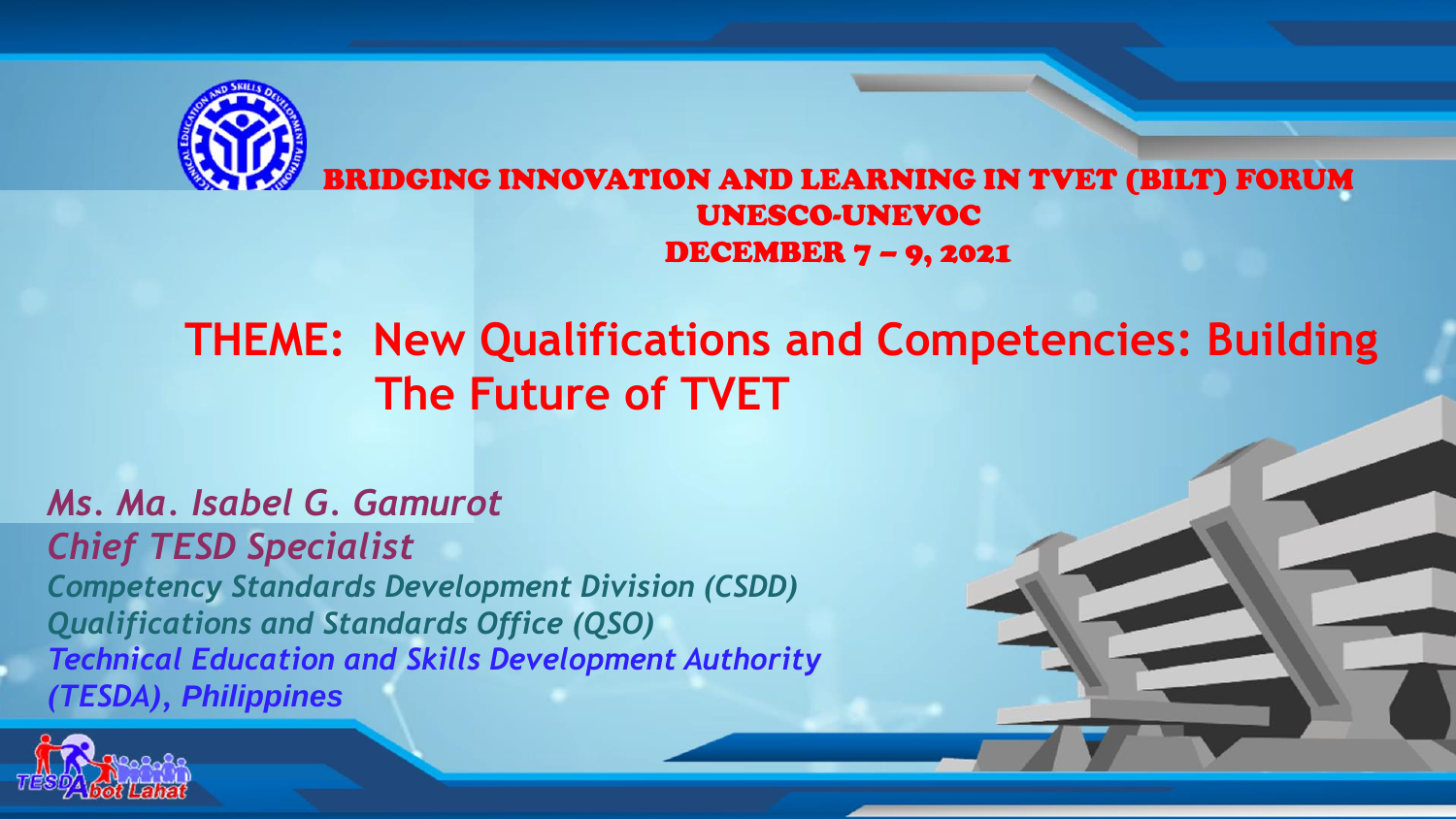# **Training Regulations Development Process**



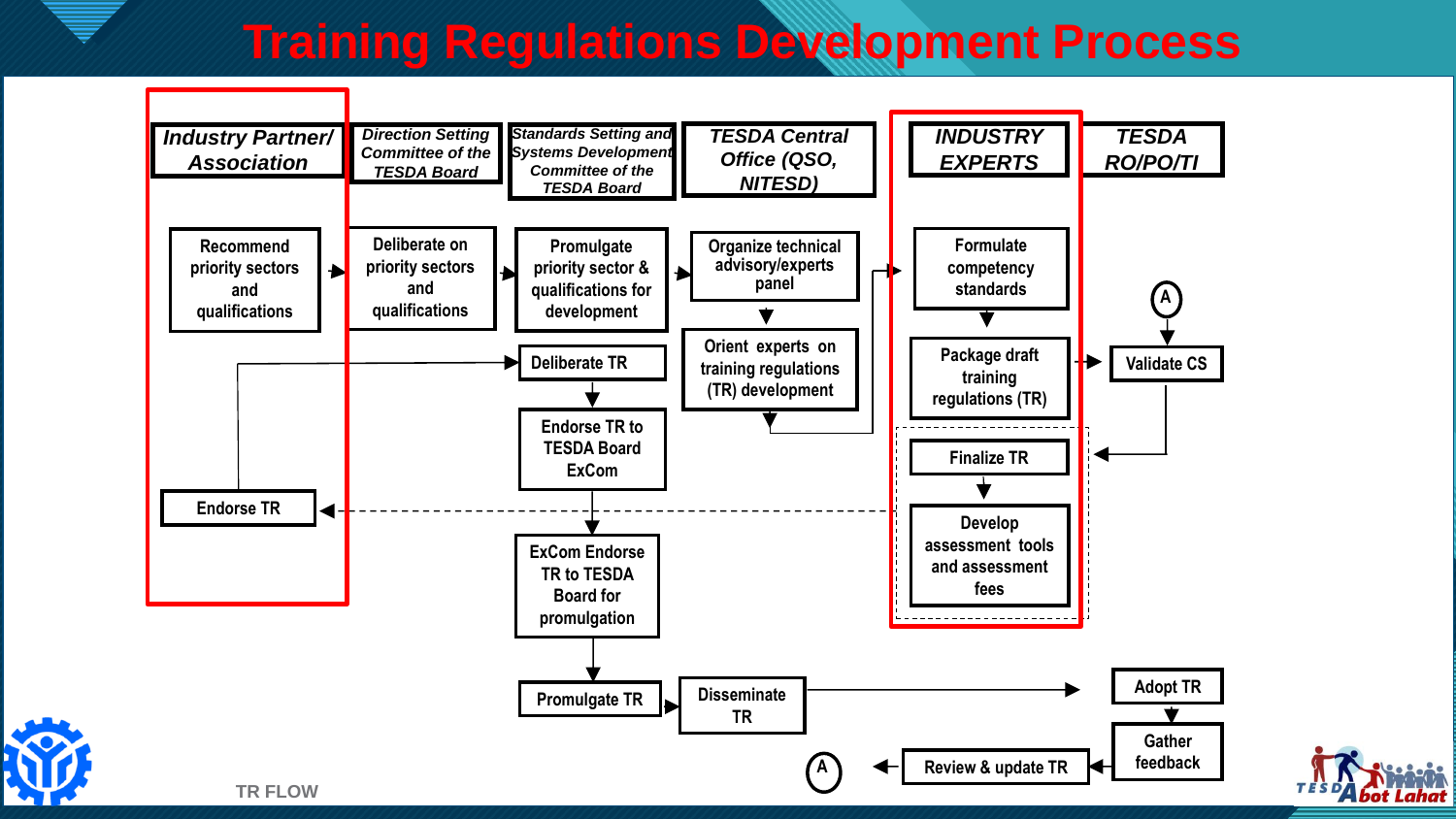### **Click to edit Massed and Demand-Driven TVET Programs**

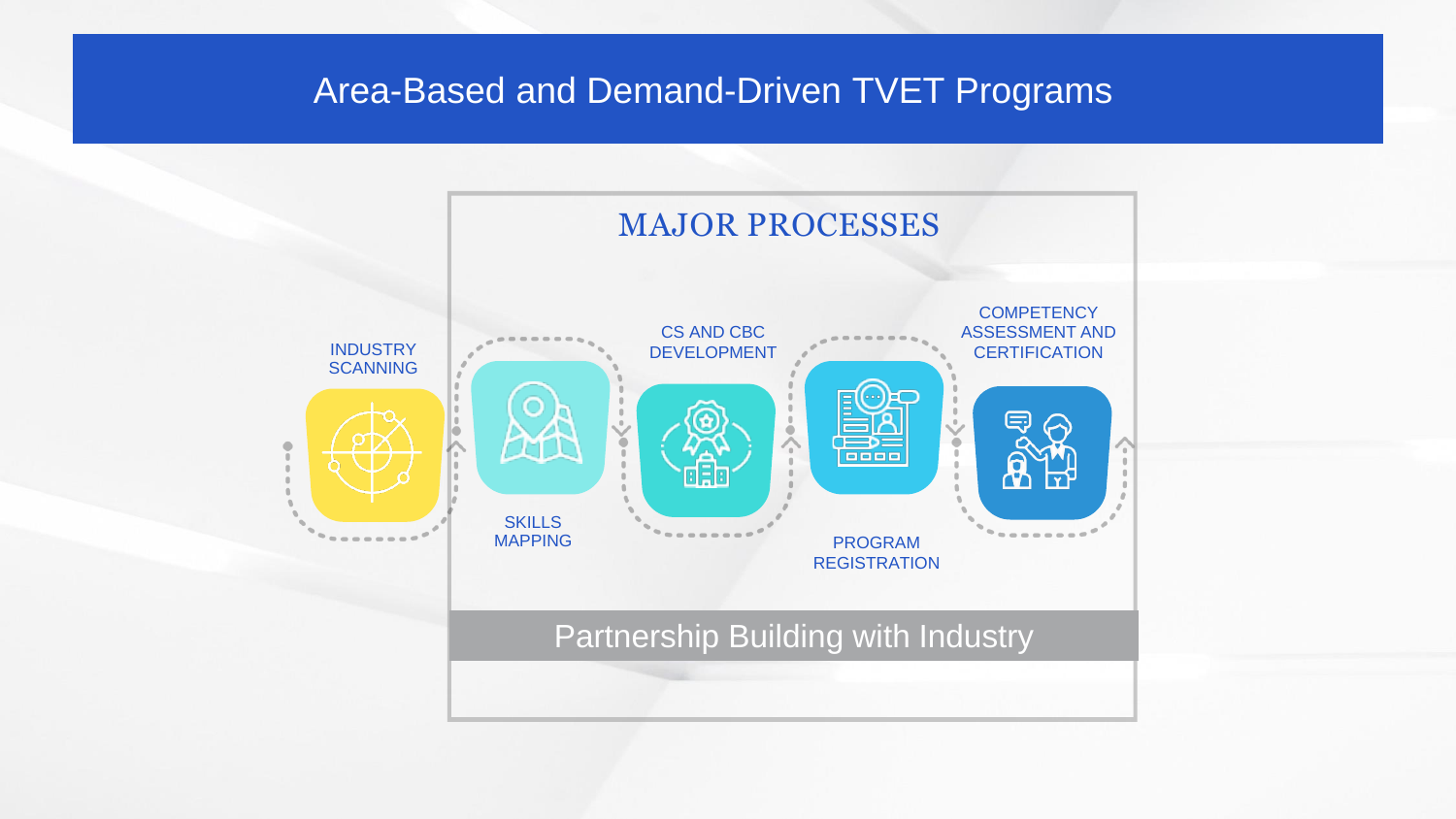**of Competency Standards/ Competency Standards/ Competency Standards/ Competency Standards/ Competency Standards** Development/Review **Standards/ Training Regulations (CS/TR)** with Partner Industries



**Development of CS on Sonar Fishing Operation Level III with Mega Sardines**





**Review of TR on Rubber Production NC II with Platinum Rubber Development Incorporated (PRDI)**





**Review of TR on Automotive Servicing NC II with Chamber of Automotive Manufacturers of the Philippines, Inc. (CAMPI)**



**Nestle** 

**Development of CS on Coffee Production Level II and Coffee Nursery Operation Level II with Nestle**